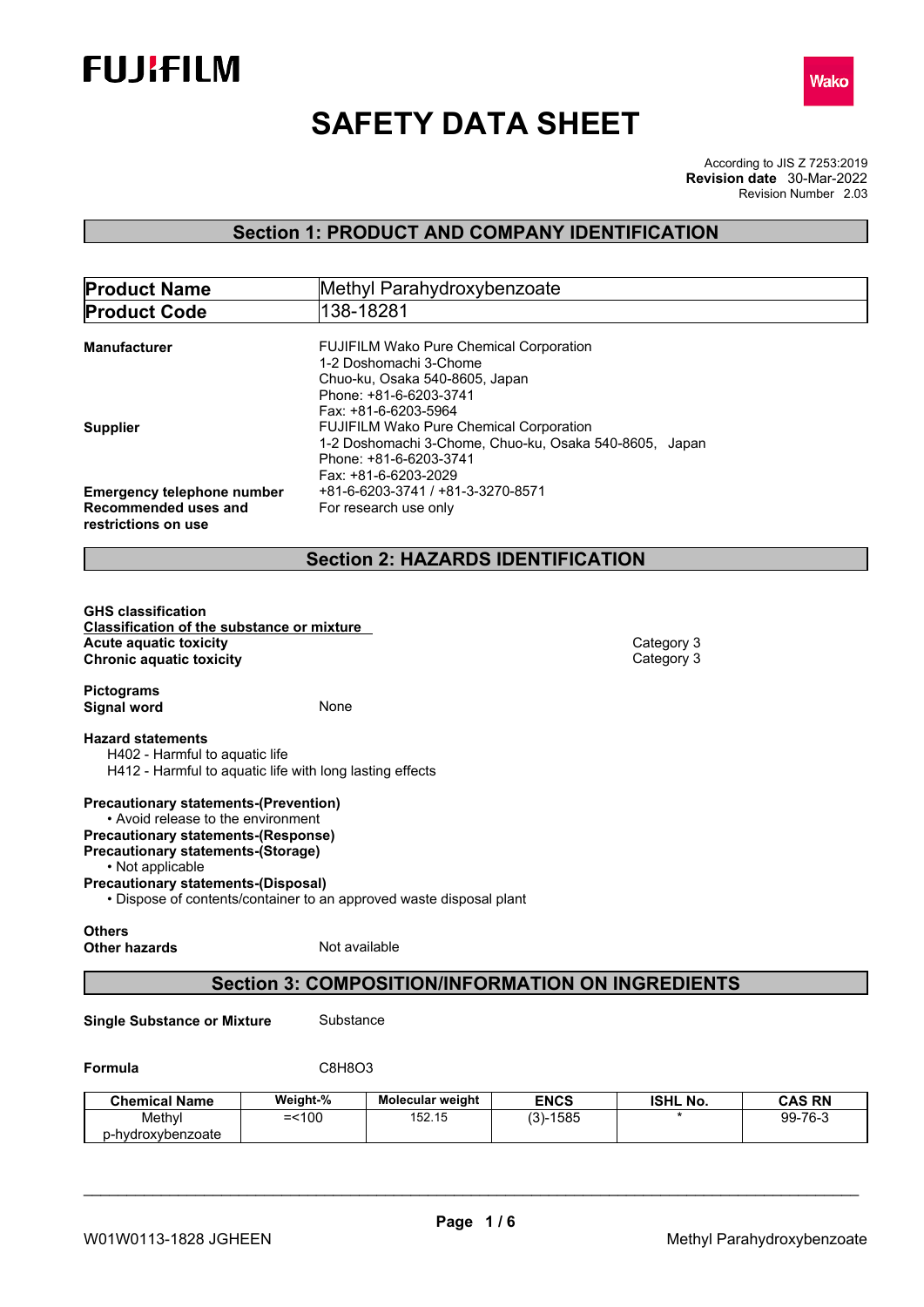**Note on ISHL No.:** \* in the table means announced chemical substances.

#### **Impurities and/or Additives:** Not applicable

### **Section 4: FIRST AID MEASURES**

#### **Inhalation**

Remove to fresh air. If symptoms persist, call a physician.

#### **Skin contact**

Wash off immediately with soap and plenty of water. If symptoms persist, call a physician.

#### **Eye contact**

IF IN EYES: Rinse cautiously with water for several minutes. Remove contact lenses, if present and easy to do. Continue rinsing. Immediate medical attention is required.

#### **Ingestion**

Rinse mouth. Never give anything by mouth to an unconscious person. Call a physician or poison control center immediately. Do not induce vomiting without medical advice.

#### **Protection of first-aiders**

Use personal protective equipment as required.

# **Section 5: FIRE FIGHTING MEASURES**

#### **Suitable extinguishing media**

Water spray (fog), Carbon dioxide (CO2), Foam, Extinguishing powder, Sand

**Unsuitable extinguishing media**

No information available

#### **Specific hazards arising from the chemical product**

Thermal decomposition can lead to release of irritating and toxic gases and vapors.

#### **Special extinguishing method**

No information available

# **Special protective actions for**

#### **fire-fighters**

Use personal protective equipment as required.Firefighters should wear self-contained breathing apparatus and full firefighting turnout gear.

## **Section 6: ACCIDENTAL RELEASE MEASURES**

#### **Personal precautions, protective equipment and emergency procedures**

For indoor, provide adequate ventilation process until the end of working. Deny unnecessary entry other than the people involved by, for example, using a rope. While working, wear appropriate protective equipments to avoid adhering it on skin, or inhaling the gas. Work from windward, and retract the people downwind.

#### **Environmental precautions**

To be careful not discharged to the environment without being properly handled waste water contaminated.

#### **Methods and materials for contaminent and methods and materials for cleaning up**

Sweep up and gather scattered particles, and collect it in an empty airtight container.

#### **Recoverly, neutralization**

No information available

#### **Secondary disaster prevention measures**

Clean contaminated objects and areas thoroughly observing environmental regulations.

# **Section 7: HANDLING AND STORAGE**

#### **Handling**

#### **Technical measures**

Avoid contact with strong oxidizing agents. Use with local exhaust ventilation.

#### **Precautions**

Do not rough handling containers, such as upsetting, falling, giving a shock, and dragging Prevent leakage, overflow, and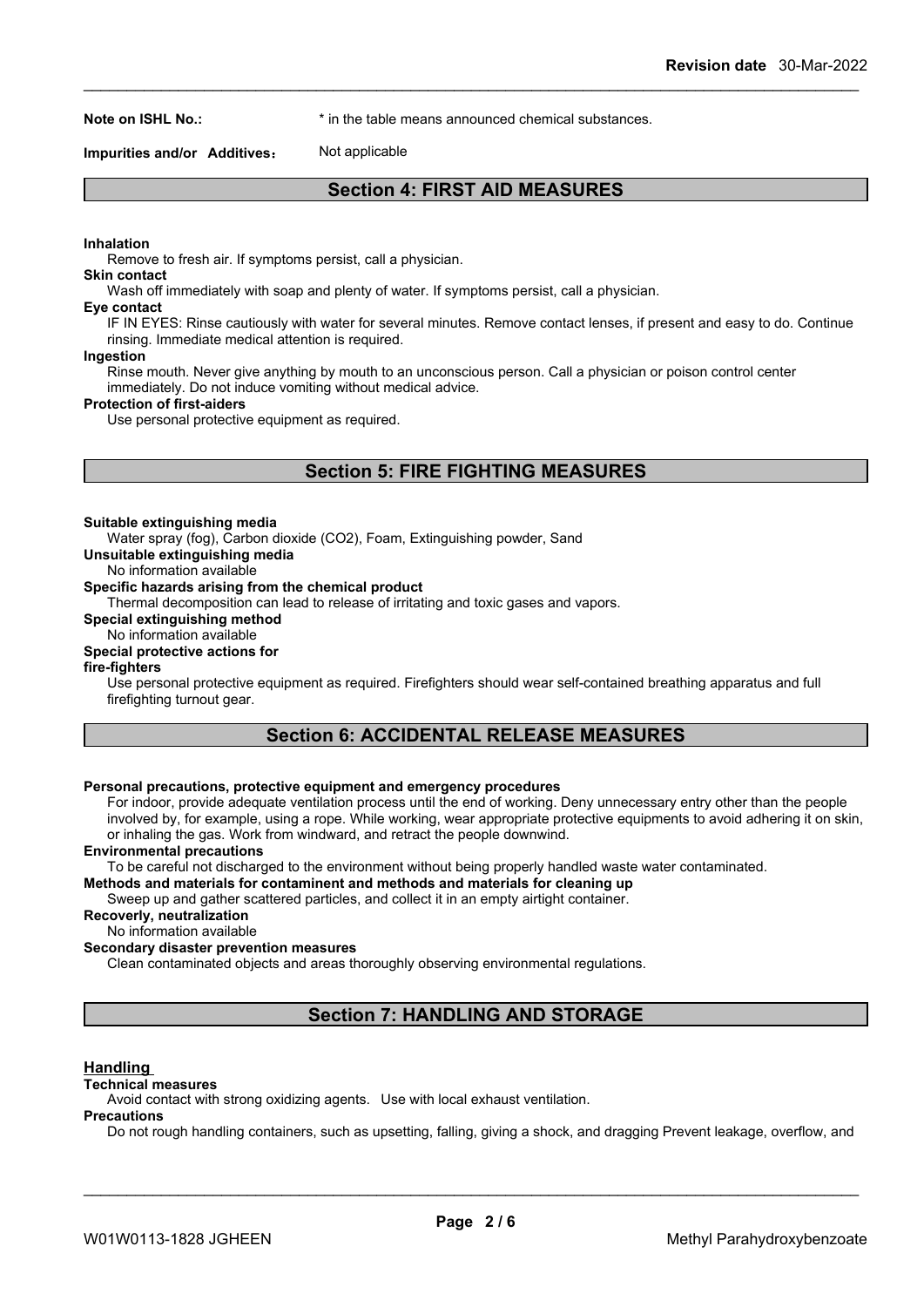scattering. Not to generate steam and dust in vain. Seal the container after use. After handling, wash hands and face, and then gargle In places other than those specified, should not be smoking or eating and drinking Should not be brought contaminated protective equipment and gloves to rest stops Deny unnecessary entry of non-emergency personnel to the handling area

#### **Safety handling precautions**

Avoid contact with skin, eyes or clothing. Use personal protective equipment as required.

#### **Storage**

**Safe storage conditions Safe packaging material** Glass **Incompatible substances** Strong oxidizing agents

**Storage conditions** Keep container protect from light tightly closed. Store in a cool (2-10 °C) place.

# **Section 8: EXPOSURE CONTROLS/PERSONAL PROTECTION**

#### **Engineering controls**

In case of indoor workplace, seal the source or use a local exhaust system. Provide the safety shower facility, and handand eye-wash facility. And display their position clearly.

**Exposure limits** This product, as supplied, does not contain any hazardous materials with occupational exposure limits established by the region specific regulatory bodies.

# **Personal protective equipment**

**Respiratory protection** Dust mask **Hand protection** Protective gloves **Skin and body protection** Long-sleeved work clothes

**Eye protection** protective eyeglasses or chemical safety goggles

# **General hygiene considerations**

Handle in accordance with good industrial hygiene and safety practice.

# **Section 9: PHYSICAL AND CHEMICAL PROPERTIES**

#### **Form**

| Color                                                  | colorless or white                         |
|--------------------------------------------------------|--------------------------------------------|
| Appearance                                             | crystals or crystalline powder             |
| Odor                                                   | <b>Odorless</b>                            |
| <b>Melting point/freezing point</b>                    | 125 - 128 $\degree$ C                      |
| Boiling point, initial boiling point and boiling range | no data available                          |
| <b>Flammability</b>                                    | no data available                          |
| <b>Evaporation rate:</b>                               | no data available                          |
| Flammability (solid, gas):                             | no data available                          |
| Upper/lower flammability or                            |                                            |
| explosive limits                                       |                                            |
| Upper:                                                 | no data available                          |
| Lower:                                                 | no data available                          |
| <b>Flash point</b>                                     | no data available                          |
| Auto-ignition temperature:                             | $>403$ °C                                  |
| Decomposition temperature:                             | no data available                          |
| рH                                                     | no data available                          |
| Viscosity (coefficient of viscosity)                   | no data available                          |
| <b>Dynamic viscosity</b>                               | no data available                          |
| <b>Solubilities</b>                                    | methanol, Ethanol, acetone: freely soluble |
|                                                        | slightly soluble.                          |
| n-Octanol/water partition coefficient: (log Pow)       | 1.98                                       |
| Vapour pressure                                        | no data available                          |
| Specific Gravity / Relative density                    | 1.38                                       |
| Vapour density                                         | no data available                          |
| <b>Particle characteristics</b>                        | no data available                          |

# **Section 10: STABILITY AND REACTIVITY**

\_\_\_\_\_\_\_\_\_\_\_\_\_\_\_\_\_\_\_\_\_\_\_\_\_\_\_\_\_\_\_\_\_\_\_\_\_\_\_\_\_\_\_\_\_\_\_\_\_\_\_\_\_\_\_\_\_\_\_\_\_\_\_\_\_\_\_\_\_\_\_\_\_\_\_\_\_\_\_\_\_\_\_\_\_\_\_\_\_\_

acetone : freely soluble . water : very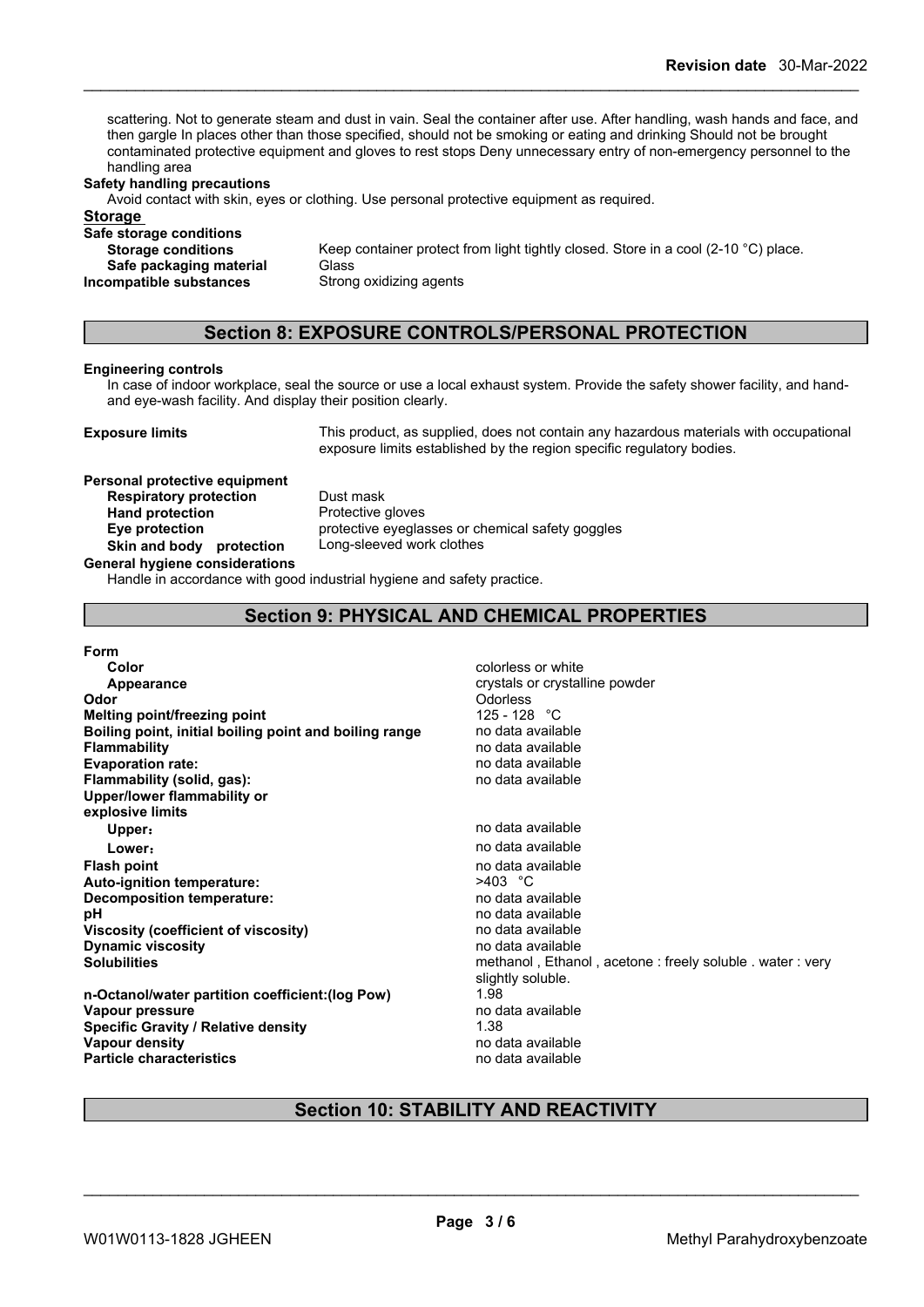### **Stability**

# **Section 11: TOXICOLOGICAL INFORMATION**

**Acute toxicity**

| <b>Chemical N</b><br><b>Name</b>                 | I <sub>DE</sub><br>`∽          | LD50<br>Deri<br>шк | CFA<br>.uov |
|--------------------------------------------------|--------------------------------|--------------------|-------------|
| <b>hul</b><br>benzoate<br>hvdr<br>ּ ייראי<br>men | Rat<br>8000<br>maH/m<br>Tiu/Nu | N/A<br>NI.         | N/A         |
|                                                  |                                |                    |             |

| <b>Chemical Name</b>     | Acute toxicity -oral- source<br>information | Acute toxicity -dermal- source   Acute toxicity -inhalation gas-<br>information | source information       |
|--------------------------|---------------------------------------------|---------------------------------------------------------------------------------|--------------------------|
| Methyl p-hydroxybenzoate | Based on the NITE GHS                       | Based on the NITE GHS                                                           | Based on the NITE GHS    |
|                          | Iclassification results.                    | Iclassification results.                                                        | Iclassification results. |

| <b>Chemical Name</b>     | Acute toxicity -inhalation<br>vapor-source information | <b>Acute toxicity -inhalation dust-Acute toxicity -inhalation mist-</b><br>source information | source information       |
|--------------------------|--------------------------------------------------------|-----------------------------------------------------------------------------------------------|--------------------------|
| Methyl p-hydroxybenzoate | Based on the NITE GHS                                  | Based on the NITE GHS                                                                         | Based on the NITE GHS    |
|                          | Iclassification results.                               | Iclassification results.                                                                      | Iclassification results. |

#### **Skin irritation/corrosion**

| <b>Chemical Name</b>                  | Skin corrosion/irritation source information         |
|---------------------------------------|------------------------------------------------------|
| Methyl p-hydroxybenzoate              | Based on the NITE GHS classification results.        |
| Serious eye damage/ irritation        |                                                      |
| <b>Chemical Name</b>                  | Serious eye damage/irritation source information     |
| Methyl p-hydroxybenzoate              | Based on the NITE GHS classification results.        |
| Respiratory or skin sensitization     |                                                      |
| <b>Chemical Name</b>                  | Respiratory or Skin sensitization source information |
| Methyl p-hydroxybenzoate              | Based on the NITE GHS classification results.        |
| <b>Reproductive cell mutagenicity</b> |                                                      |
| <b>Chemical Name</b>                  | germ cell mutagencity source information             |
| Methyl p-hydroxybenzoate              | Based on the NITE GHS classification results.        |
| Carcinogenicity                       |                                                      |
| <b>Chemical Name</b>                  | <b>Carcinogenicity source information</b>            |
| Methyl p-hydroxybenzoate              | Based on the NITE GHS classification results.        |

| <b>Reproductive toxicity</b>  |                                               |  |
|-------------------------------|-----------------------------------------------|--|
| <b>Chemical Name</b>          | Reproductive toxicity source information      |  |
| Methyl p-hydroxybenzoate      | Based on the NITE GHS classification results. |  |
| <b>STOT-single exposure</b>   |                                               |  |
| <b>Chemical Name</b>          | STOT -single exposure- source information     |  |
| Methyl p-hydroxybenzoate      | Based on the NITE GHS classification results. |  |
| <b>STOT-repeated exposure</b> |                                               |  |
| <b>Chemical Name</b>          | STOT -repeated exposure- source information   |  |
| Methyl p-hydroxybenzoate      | Based on the NITE GHS classification results. |  |
| <b>Aspiration hazard</b>      |                                               |  |
| <b>Chemical Name</b>          | <b>Aspiration Hazard source information</b>   |  |
| Methyl p-hydroxybenzoate      | Based on the NITE GHS classification results. |  |

# **Section 12: ECOLOGICAL INFORMATION**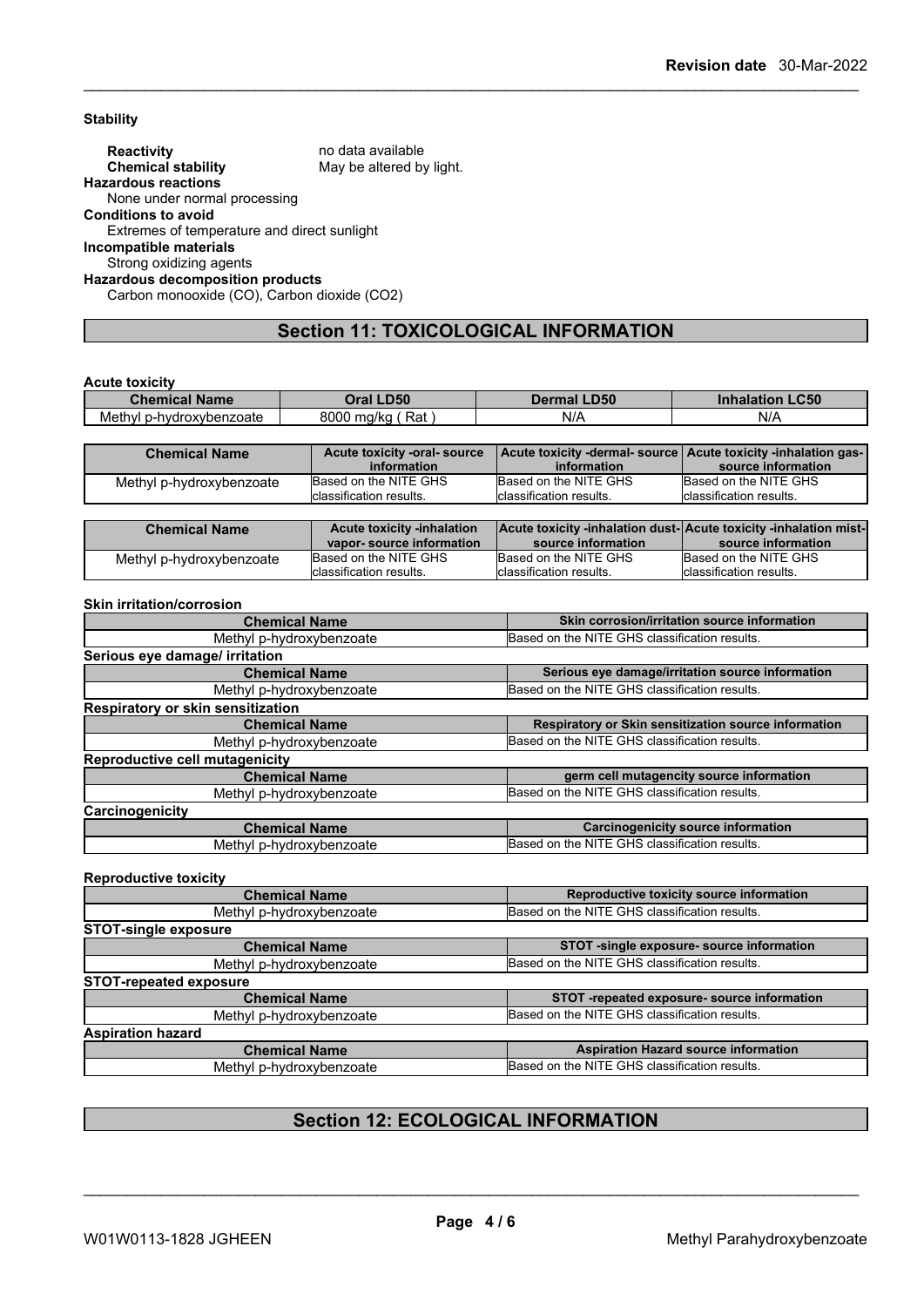**Ecotoxicity**

| <b>Chemical Name</b>     | Algae/aguatic plants | Fish | Crustacea           |
|--------------------------|----------------------|------|---------------------|
| Methyl p-hydroxybenzoate | N/A                  | N/A  | EC50: Daphnia magna |
|                          |                      |      | 36 mg/L<br>. 48 h   |

#### **Other data**

| <b>Chemical Name</b>     | Short-term (acute) hazardous to the<br>aquatic environment source<br>information | Long-term (chronic) hazardous to the<br>aquatic environment source<br>information |
|--------------------------|----------------------------------------------------------------------------------|-----------------------------------------------------------------------------------|
| Methyl p-hydroxybenzoate | Based on the NITE GHS classification<br>lresults.                                | Based on the NITE GHS classification<br>results.                                  |

| Persistence and degradability    | No information available |
|----------------------------------|--------------------------|
| <b>Bioaccumulative potential</b> | No information available |
| Mobility in soil                 | No information available |
| Hazard to the ozone layer        | No information available |

# **Section 13: DISPOSAL CONSIDERATIONS**

#### **Waste from residues**

Disposal should be in accordance with applicable regional, national and local laws and regulations. **Contaminated container and contaminated packaging**

Disposal should be in accordance with applicable regional, national and local laws and regulations.

# **Section 14: TRANSPORT INFORMATION**

| <b>ADR/RID</b><br><b>UN number</b><br>Proper shipping name:<br><b>UN classfication</b><br><b>Subsidiary hazard class</b><br>Packing group | Not regulated  |
|-------------------------------------------------------------------------------------------------------------------------------------------|----------------|
| <b>Marine pollutant</b>                                                                                                                   | Not applicable |
| <b>IMDG</b><br>UN number<br>Proper shipping name:<br><b>UN classfication</b><br><b>Subsidiary hazard class</b><br>Packing group           | Not regulated  |
| <b>Marine pollutant (Sea)</b><br>Transport in bulk according to No information available<br>Annex II of MARPOL 73/78 and<br>the IBC Code  | Not applicable |
| <b>IATA</b><br>UN number<br>Proper shipping name:<br><b>UN classfication</b><br><b>Subsidiary hazard class</b><br><b>Packing group</b>    | Not regulated  |
| <b>Environmentally Hazardous</b><br><b>Substance</b>                                                                                      | Not applicable |

# **Section 15: REGULATORY INFORMATION**

**International Inventories EINECS/ELINCS** Listed **TSCA** Listed